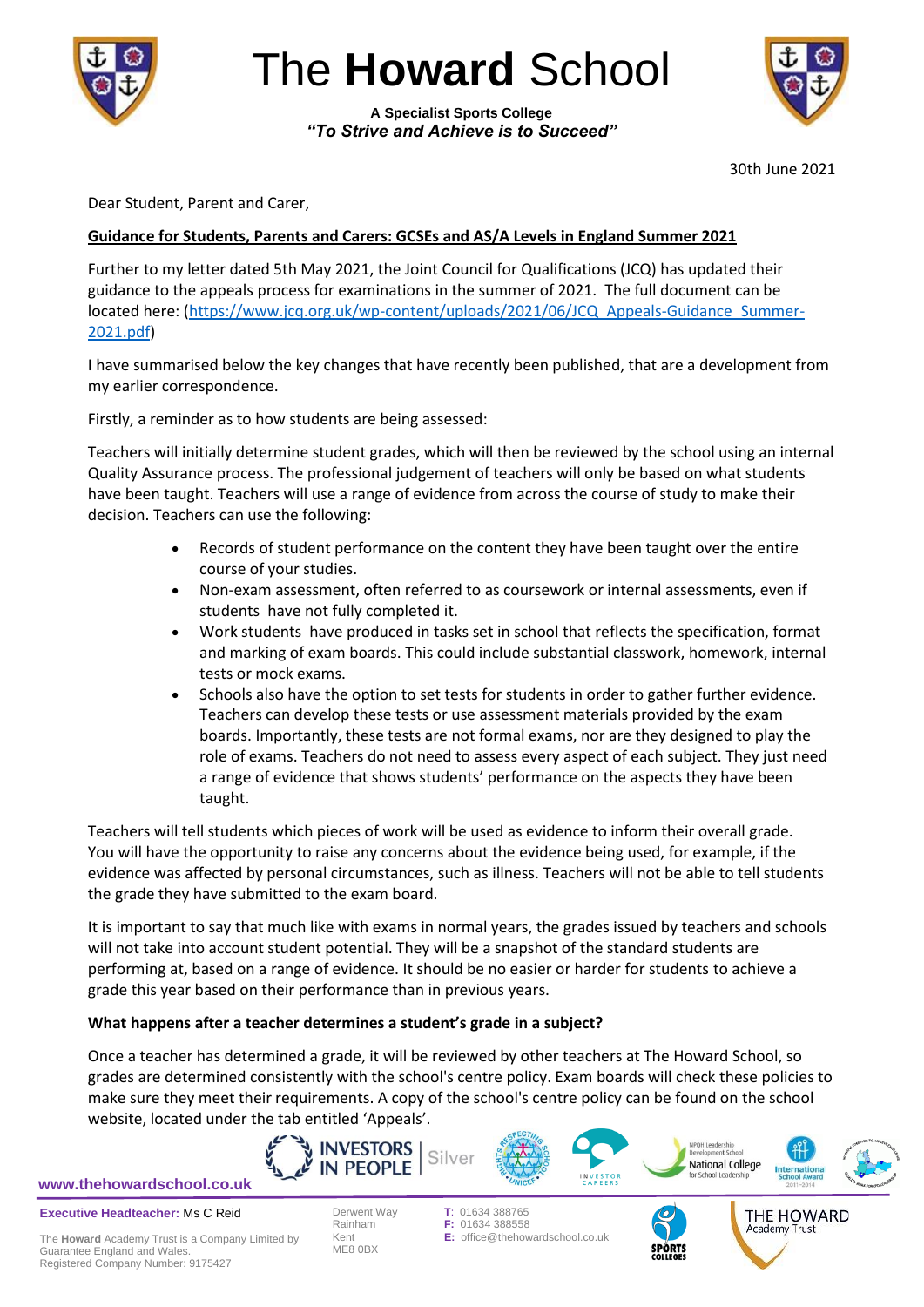#### **Reasonable adjustments, access arrangement and special consideration.**

If students have special educational needs and/or are disabled, and require reasonable adjustments, The Howard School will have ensured that these were in place when evidence was gathered. Where appropriate reasonable adjustments were not in place when students took an assessment that is being used as evidence, teachers should take this into account when determining grades. The Howard School could also consider whether other evidence could be used instead.

Special consideration requests will not apply in the usual way this summer because students will not be taking exams. If students think their performance in an assessment has been affected by illness or personal circumstances, they should talk to us about this as soon as possible.

#### **When will I receive my grades?**

- AS and A Level students will receive their results on Tuesday 10 August 2021.
- GCSE students will receive their results on Thursday 12 August 2021.

# **Appeals**

Every effort has been made to ensure students are issued with the correct grades on results day. If you believe an error has been made in determining your grade, you will have a right to appeal. There are two stages to the appeals process:

# **Stage 1: Centre Review**

Any Howard School student, including Private Candidates, may submit a request for a review on the grounds that the school has:

- failed to follow its procedures properly or consistently in arriving at that result or
- made an administration error in relation to the result

Requests for appeals on the grounds of academic judgement (unreasonableness) will only be considered by awarding organisations (Stage 2) and not by The Howard School at Stage 1. An initial centre review form (page 32 of the link above) must firstly be completed and submitted to

[edwardss@thehowardschool.co.uk](mailto:edwardss@thehowardschool.co.uk) who will acknowledge receipt of the centre request before undertaking the review and completing and returning to the student, Part B, centre review outcome.

To decide whether to request a review, students will need access to certain information before results day, or on results day. This includes:

- the centre policy available on the school website
- the sources of evidence used to determine a student's grade listed at the foot of this letter
- Marks and grades awarded not available until results day
- details of any variation in evidence used based on disruption to what that student was taught
- details of any special circumstances that have been considered in determining their grade.

A centre review must be completed and the outcome reported by the school to the student before a Stage 2 appeal can be submitted to the awarding organisation. Any appeal where this process has not been followed will be rejected by the awarding organisation and a new application will need to be completed.

All requests for a centre review, including those from Private Candidates, must be made directly to The Howard School at the email address above by:

- **16 August 2021** Priority appeals (for students applying to higher education (university) who did not attain their firm choice and wish to appeal an A Level or Level 3 qualification result)
- **3 September 2021 (in all other cases)**
- **All appeals can be submitted from 10 August 2021**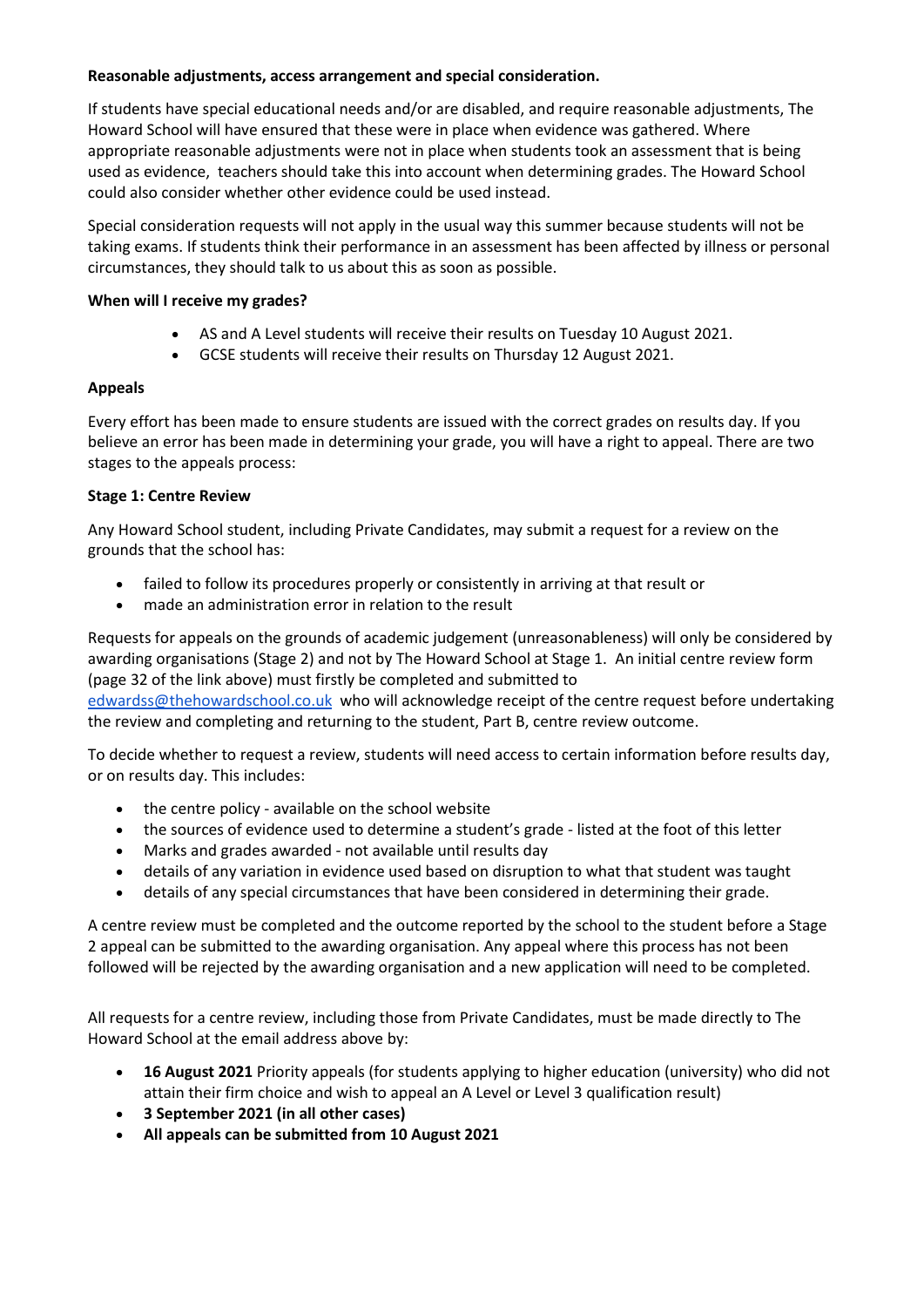For reviews at Stage 1, where a university place is dependent on the outcome of an appeal, students must include their UCAS personal ID. The student should also notify their preferred higher education provider that a review has been requested at the earliest opportunity.

**It is important to note that when considering a centre review at Stage 1, the final grade awarded to a student by The Howard School could be lowered, stay the same or be increased, should any inaccuracies be found in the administrative process during the Stage 1 review.**

#### **Stage 2: appeals to the awarding organisation**

Any student, including a Private Candidate, who considers that there has been a procedural error, an administrative error or that their grade reflects an unreasonable exercise of academic judgement may submit a request for an awarding organisation appeal, **after they have received the outcome of their centre review and after the publication of results.** An appeal can only be made against a result issued by The Howard School.

All requests for a Stage 2 appeal must be made directly to The Howard School, on completion of a Stage 2 'appeal to the awarding organisation' form (page 34 of the JCQ link above) and submitted to [edwardss@thehowardschool.co.uk](mailto:edwardss@thehowardschool.co.uk) . Appeals made directly to the awarding organisation will not be considered.

The dates for the submission of a Stage 2 appeal are:

- **23 August 2021 for priority appeals (**for students applying to higher education who did not attain their firm choice and wish to appeal an A Level or Level 3 qualification result)
- **17 September 2021 for non- priority appeals**
- **Stage Two appeals can commence from 10 August 2021, once a Stage One centre review has been completed.**

## **It is important to note that when considering an appeal to the awarding organisation at Stage 2, the final grade awarded to a student could be lowered, stay the same or be increased.**

Finally, if you believe the exam board has made a procedural error in handling your appeal, you can apply to Ofqual's Exam Procedures Review Service to review the process undertaken by the exam board.

Yours sincerely

Mr S Edwards

Assistant Headteacher.

#### **For Reference:**

JCQ Appeals guide (Access to Stage 1 and Stage 2 appeal forms)

[https://www.jcq.org.uk/wp-content/uploads/2021/06/JCQ\\_Appeals-Guidance\\_Summer-2021.pdf](https://www.jcq.org.uk/wp-content/uploads/2021/06/JCQ_Appeals-Guidance_Summer-2021.pdf)

Email to submit appeals – Mr S Edwards [edwardss@thehowardschool.co.uk](mailto:edwardss@thehowardschool.co.uk)

#### **Key Dates**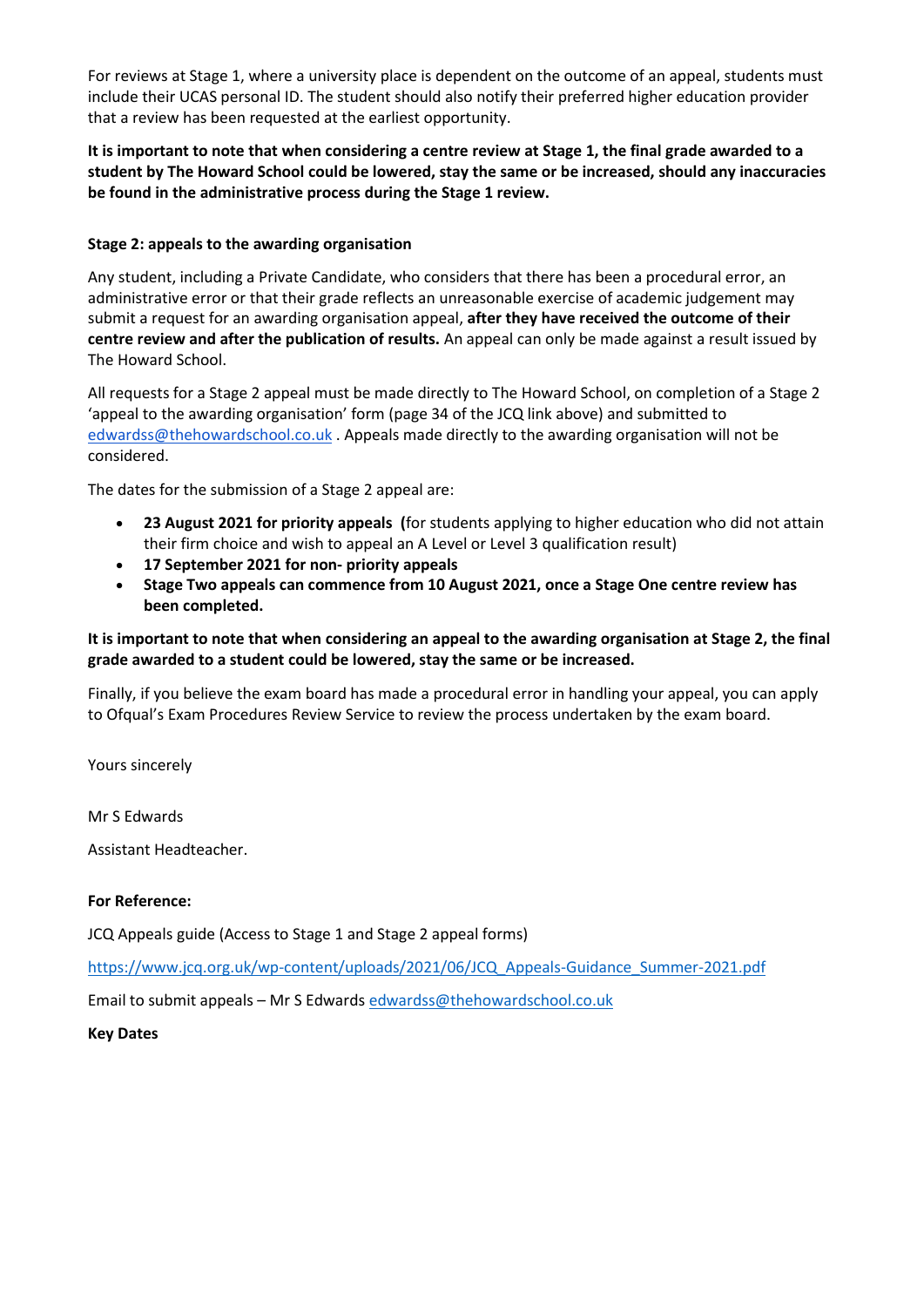# Key Dates for priority appeals\*

| 10 August to 16 August 2021 | Window for students to request a centre review   |
|-----------------------------|--------------------------------------------------|
| 10 August to 20 August 2021 | Centres conduct centre reviews                   |
| 10 August to 23 August 2021 | Centres submit appeals to awarding organisations |

\* A priority appeal is only for students applying to higher education who did not attain their firm choice (i.e. the offer they accepted as their first choice) and wish to appeal an A level or other Level 3 qualification result.

#### Key dates for non-priority appeals

|                                                                     | From result day to 3 September 2021   Window for students to request a centre review  |
|---------------------------------------------------------------------|---------------------------------------------------------------------------------------|
| From result day to 10 September 2021 Centres conduct centre reviews |                                                                                       |
|                                                                     | From result day to 17 September 2021 Centres submit appeals to awarding organisations |

Publication of GCE AS and A-level results - 10 August 2021

Publication of GCSE results - 12 August 2021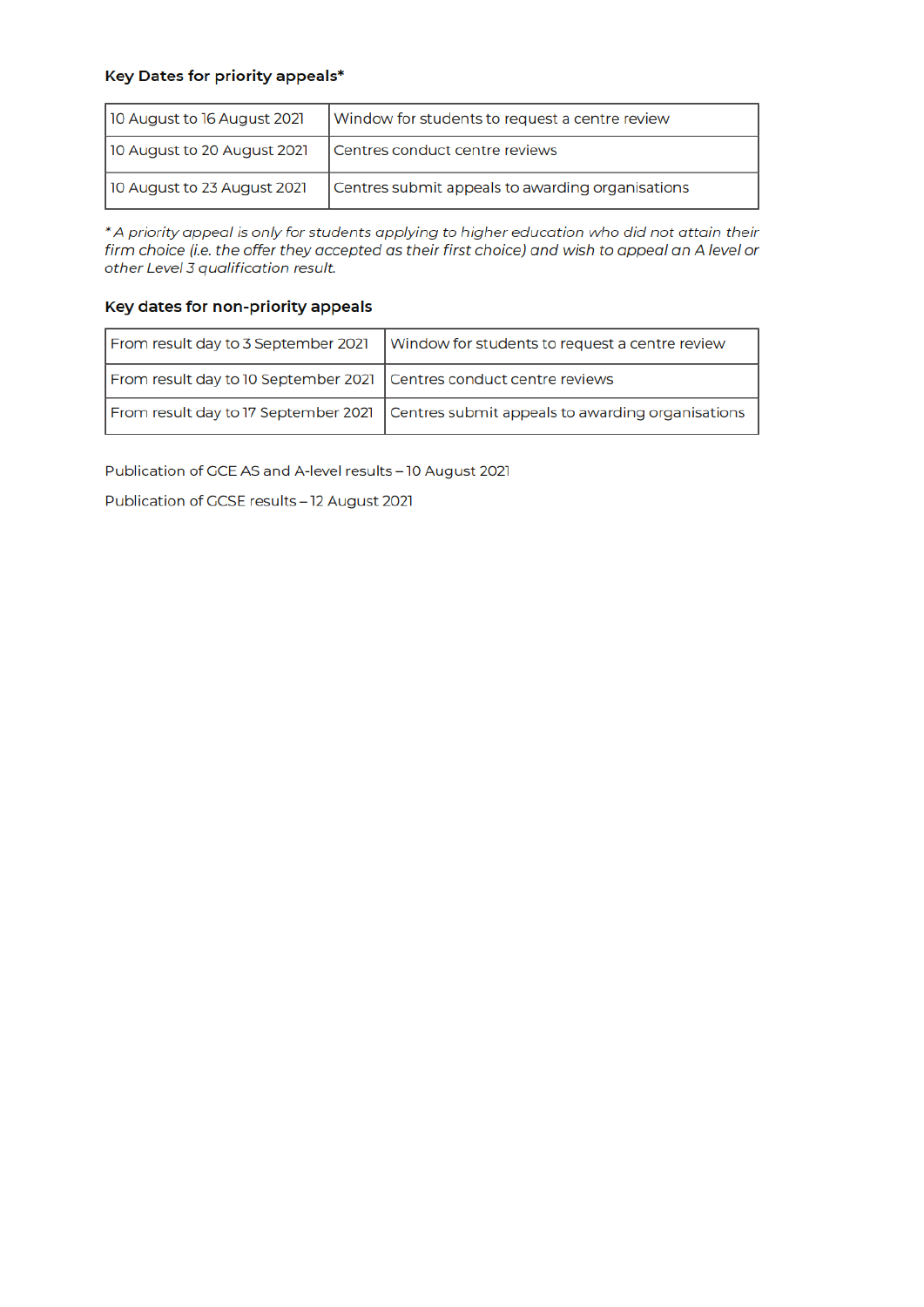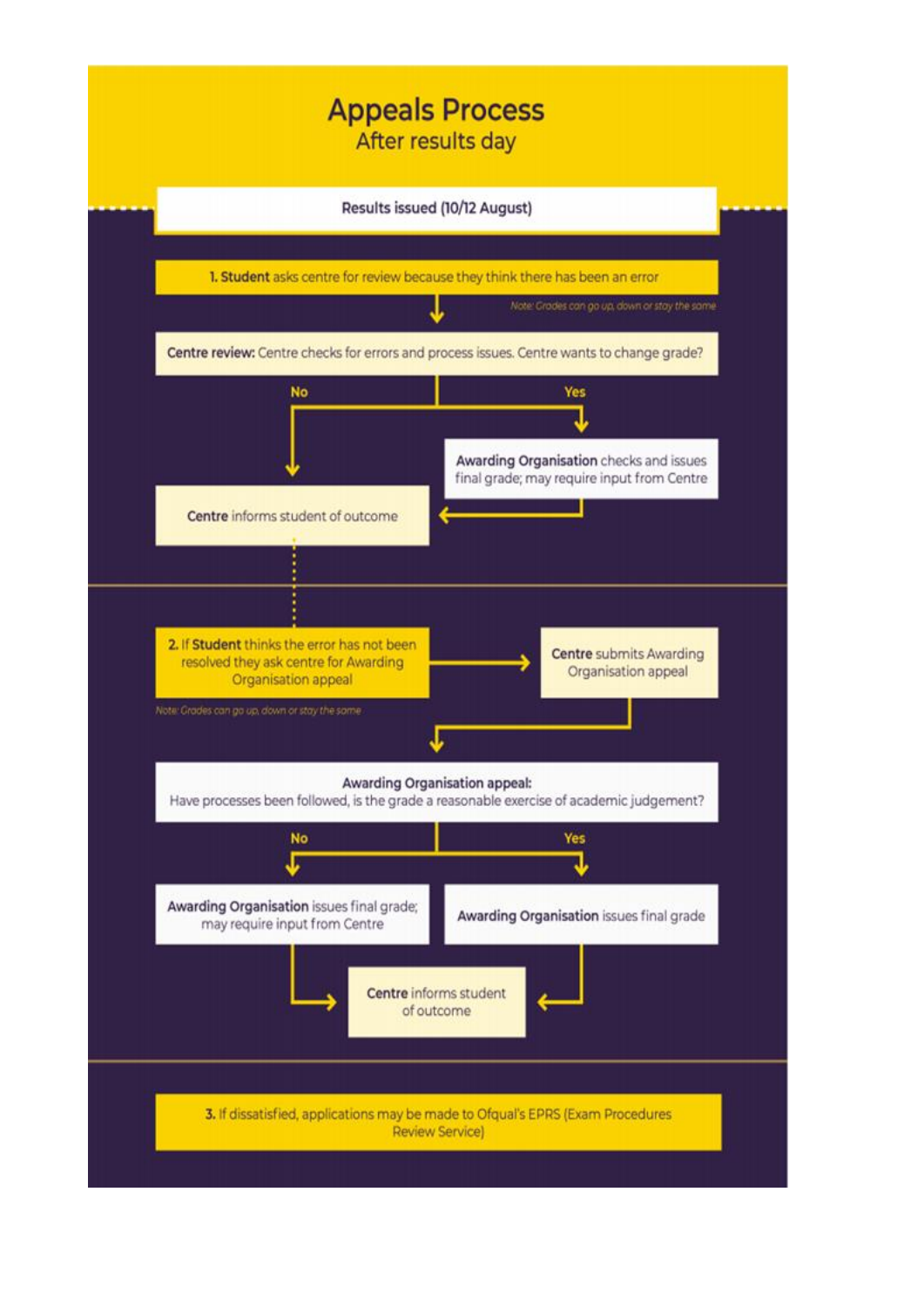| Subject                 | <b>Mocks</b>           | Termly assessments /<br><b>Unit tests</b> | Apr-May<br>assessments | <b>NEA</b>         | Other            |
|-------------------------|------------------------|-------------------------------------------|------------------------|--------------------|------------------|
| English Language        | $\pmb{\times}$         | $\pmb{\mathsf{x}}$                        | $\pmb{\mathsf{x}}$     |                    |                  |
| English Literature      |                        | $\pmb{\mathsf{X}}$                        | $\pmb{\mathsf{x}}$     |                    |                  |
| Maths                   | $\pmb{\mathsf{X}}$     | $\pmb{\mathsf{x}}$                        | $\pmb{\mathsf{x}}$     |                    |                  |
| Science                 | $\pmb{\times}$         | $\pmb{\mathsf{x}}$                        | $\pmb{\mathsf{x}}$     |                    |                  |
| Geography               | $\pmb{\mathsf{x}}$     | $\pmb{\mathsf{X}}$                        | $\pmb{\mathsf{x}}$     |                    |                  |
| History                 | $\pmb{\times}$         | $\pmb{\mathsf{X}}$                        | $\pmb{\mathsf{x}}$     |                    |                  |
| <b>MFL</b>              | $\pmb{\times}$         | $\pmb{\mathsf{X}}$                        | $\pmb{\mathsf{X}}$     |                    | Speaking<br>exam |
| Art                     |                        |                                           |                        | X                  |                  |
| <b>Business Studies</b> | $\pmb{\mathsf{x}}$     |                                           | $\pmb{\mathsf{x}}$     |                    |                  |
| Computer Science        | $\pmb{\mathsf{x}}$     | $\pmb{\mathsf{x}}$                        | $\pmb{\mathsf{x}}$     |                    |                  |
| Drama                   | $\pmb{\mathsf{x}}$     |                                           |                        | X                  | Performance      |
| Photography             |                        |                                           |                        | $\pmb{\mathsf{x}}$ |                  |
| Religious Studies       | $\pmb{\mathsf{x}}$     | $\pmb{\mathsf{x}}$                        | $\pmb{\times}$         |                    |                  |
| Resistant<br>Materials  | $\pmb{\mathsf{x}}$     |                                           | $\pmb{\mathsf{x}}$     | $\pmb{\mathsf{x}}$ |                  |
| Subject                 | Exam /<br>banked units | <b>Coursework</b>                         | Performance            | <b>Mocks</b>       | <b>Other</b>     |
| <b>BTEC Enterprise</b>  | $\pmb{\mathsf{X}}$     | $\pmb{\mathsf{x}}$                        |                        | X                  |                  |
| <b>BTEC Music</b>       | $\pmb{\mathsf{x}}$     | $\pmb{\mathsf{X}}$                        | $\pmb{\mathsf{X}}$     |                    |                  |
| <b>BTEC Sport</b>       | $\pmb{\mathsf{x}}$     | $\pmb{\mathsf{X}}$                        |                        |                    |                  |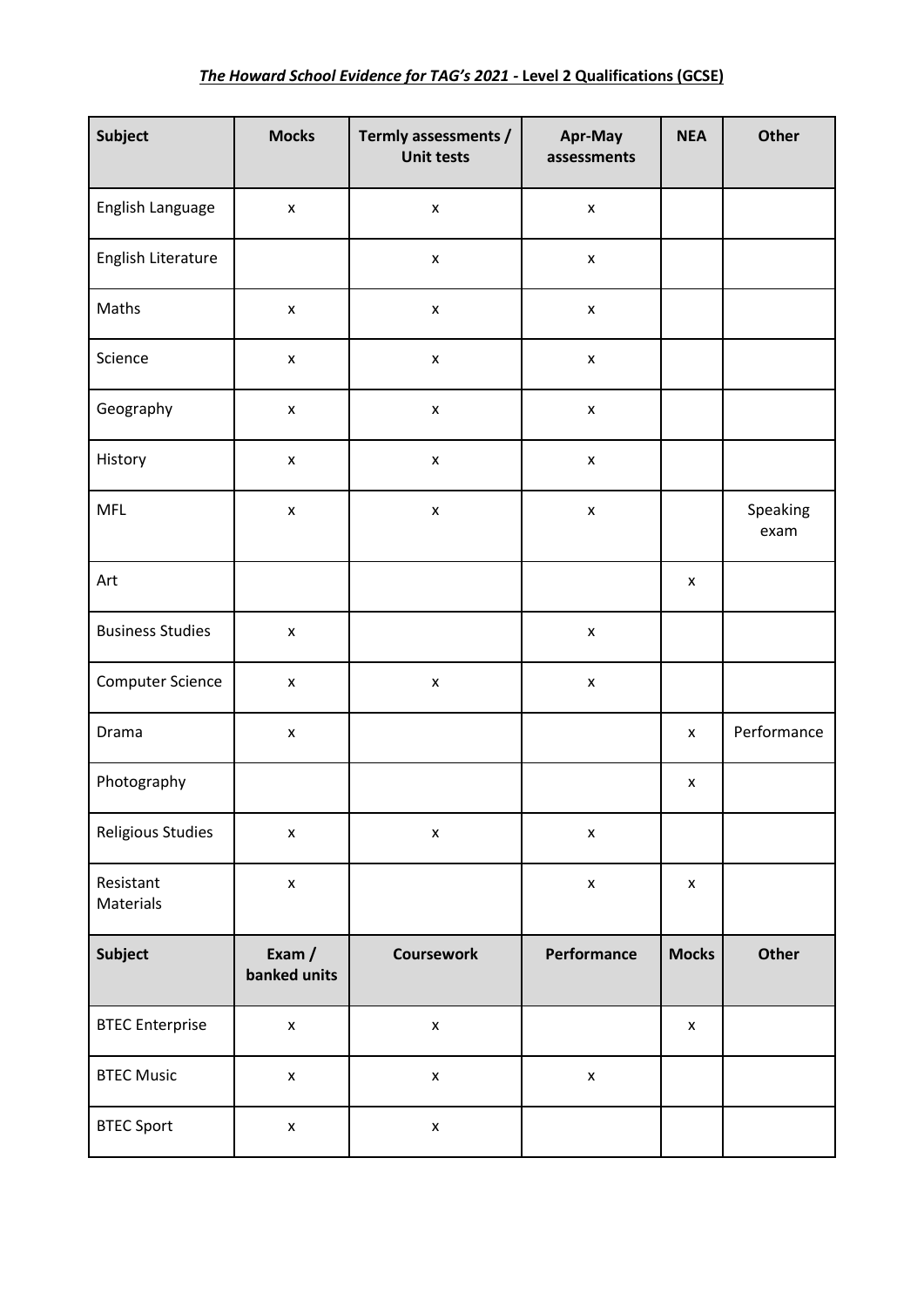| <b>OCR</b>      | ,, | $\cdots$ | ◠ |  |
|-----------------|----|----------|---|--|
| Creative iMedia |    |          |   |  |

# *The Howard School Evidence for TAG's 2021 -* **Level 3 Qualifications (AS / A Level)**

| Subject                          | <b>Mocks</b>       | <b>Termly</b><br>assessments /<br><b>Unit tests</b> | Mar-May 2021<br>assessments | <b>NEA</b>         | Other              |
|----------------------------------|--------------------|-----------------------------------------------------|-----------------------------|--------------------|--------------------|
| Art - Fine                       |                    |                                                     |                             | $\pmb{\mathsf{x}}$ |                    |
| Art - Photography                |                    |                                                     |                             | $\pmb{\mathsf{X}}$ |                    |
| <b>Business Studies</b>          | $\pmb{\mathsf{x}}$ | $\pmb{\mathsf{X}}$                                  | $\pmb{\mathsf{X}}$          |                    |                    |
| Criminology                      |                    |                                                     | $\pmb{\mathsf{x}}$          | X                  |                    |
| English Language                 |                    | $\pmb{\mathsf{x}}$                                  | $\pmb{\mathsf{x}}$          | X                  |                    |
| English Language &<br>Literature |                    | $\pmb{\mathsf{X}}$                                  | $\pmb{\mathsf{X}}$          | $\pmb{\mathsf{x}}$ |                    |
| <b>Film Studies</b>              | $\pmb{\mathsf{x}}$ | $\pmb{\mathsf{X}}$                                  | $\pmb{\mathsf{x}}$          | X                  |                    |
| Finance                          | $\pmb{\mathsf{X}}$ | $\pmb{\times}$                                      |                             |                    | Case studies       |
| Geography                        | $\pmb{\mathsf{X}}$ | $\pmb{\mathsf{X}}$                                  | $\pmb{\mathsf{x}}$          | $\pmb{\mathsf{x}}$ |                    |
| History                          | $\pmb{\mathsf{x}}$ |                                                     | $\pmb{\mathsf{x}}$          | $\pmb{\mathsf{X}}$ |                    |
| Maths                            | $\pmb{\mathsf{X}}$ | $\pmb{\mathsf{x}}$                                  | $\pmb{\mathsf{x}}$          |                    |                    |
| Philosophy & Ethics              | $\pmb{\mathsf{x}}$ | $\pmb{\mathsf{X}}$                                  | $\pmb{\mathsf{X}}$          |                    |                    |
| Biology                          | $\pmb{\mathsf{X}}$ | $\pmb{\mathsf{x}}$                                  | $\pmb{\mathsf{X}}$          |                    | PAG<br>Endorsement |
| Chemistry                        | $\pmb{\mathsf{X}}$ | $\pmb{\mathsf{X}}$                                  | $\pmb{\mathsf{x}}$          |                    | PAG<br>Endorsement |
| Physics                          | $\pmb{\mathsf{X}}$ | $\pmb{\mathsf{X}}$                                  | $\pmb{\mathsf{X}}$          |                    | PAG<br>Endorsement |
| Sociology                        | $\pmb{\mathsf{X}}$ | $\pmb{\mathsf{x}}$                                  | $\pmb{\mathsf{X}}$          |                    |                    |